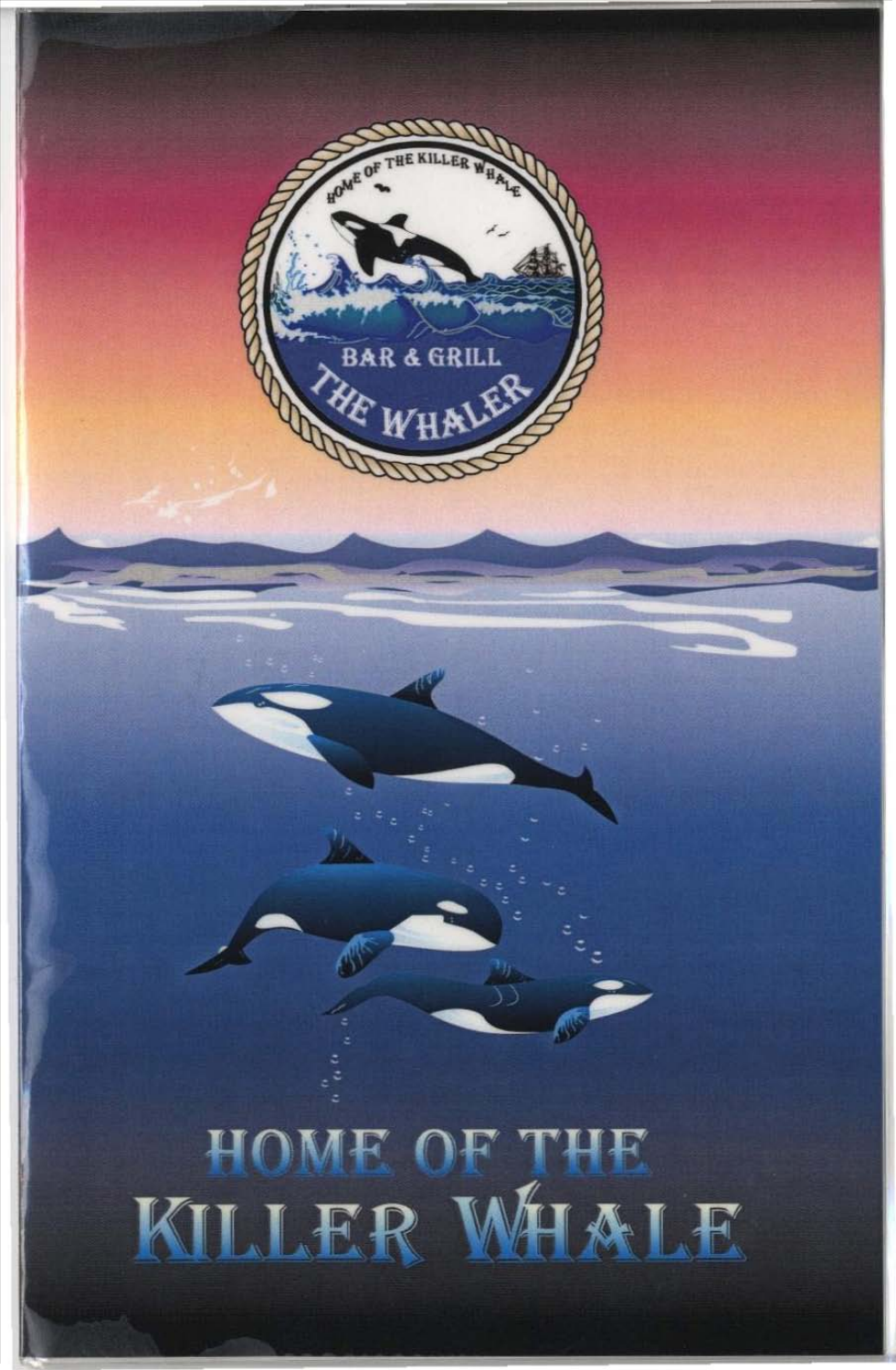# **Try Our Famous KILLER WHALES FOR 1-7 PEOPLE**

<u>AMANAN</u>

### **WHALERTIZERS**

Shrimp Mushrooms Mozzerella Stick with Jalapenos *Our appetizers cooked with Forced air not grease*  \$ 3.95

# **WHALER CLAM CHOWDER**

*Catt's hearty Clam Chowder made Special for the Whaler* 

\$ 3.95

# SALAD BAR

*Cut Fresh Daily, one trip* 

\$ 2.95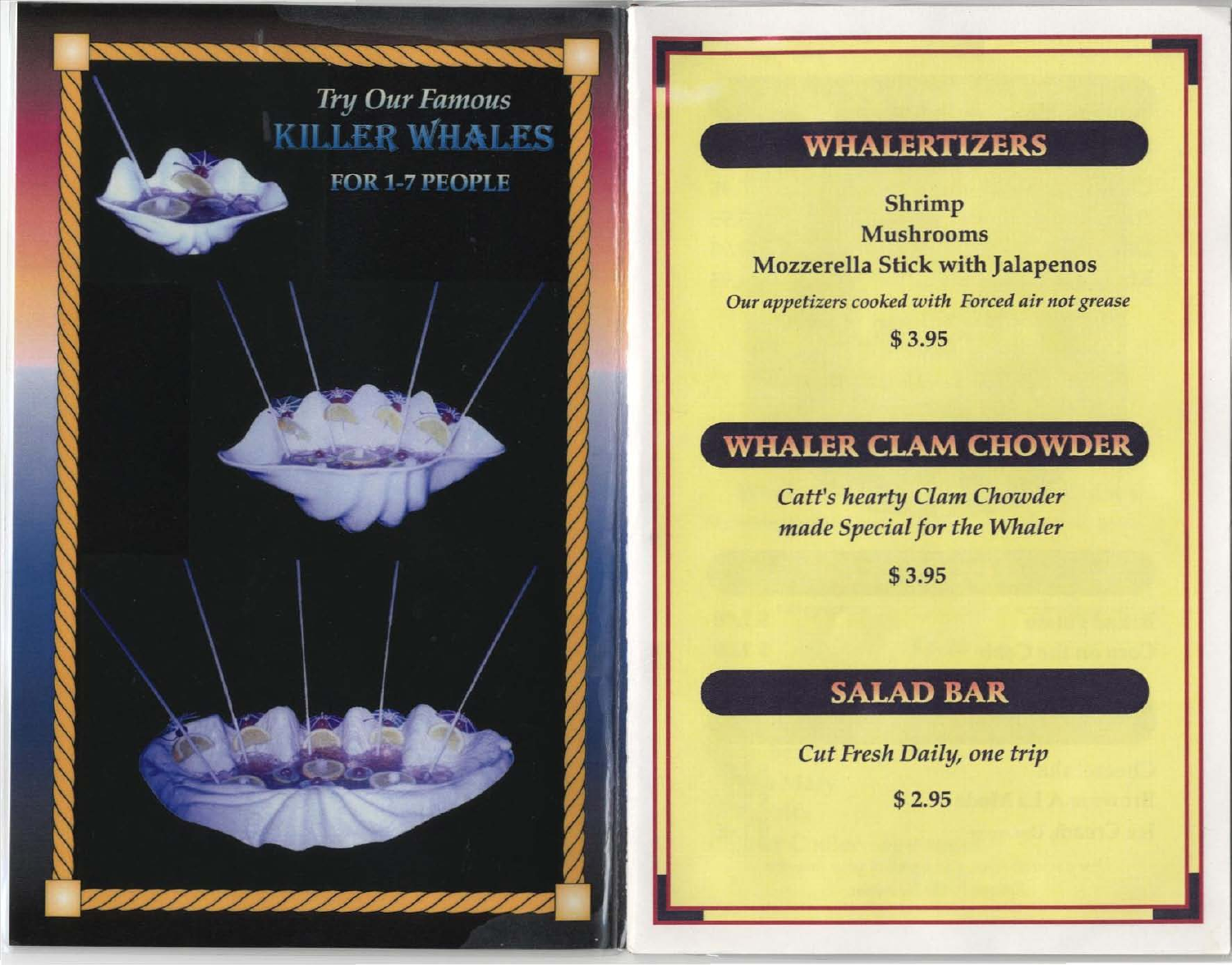# **GRILL YOUR OWN ENTREES**

| New York Steak, 10 oz. cut fresh daily | \$8.95  |
|----------------------------------------|---------|
| Chicken, two boneless skinless breasts | \$6.95  |
| Hamburger, lettuce, onion & tomato     | \$5.95  |
| Lobster Tail, 7 oz.                    | \$13.95 |
| King Crab Legs, 1 lb.                  | \$14.95 |

*Add a 10 oz. New York steak to any entree*  \$6.00

*All above items served with one salad bar* 

*Daily Special*  Steak Sandwich \$4.50

ALA CARTE

| <b>Baked Potato</b> | \$1.00 |
|---------------------|--------|
| Corn on the Cobb    | \$1.00 |

#### **DESERT**

| Cheesecake                                       | \$2.00 |
|--------------------------------------------------|--------|
| <b>Brownie A La Mode</b>                         | \$2.50 |
| Ice Cream, One scoop                             | \$1.00 |
| For a special treat, add a shot of your favorite |        |

liqueur to the ice cream.

# **WHALER ORIGINALS**

#### KILLER WHALE



#### Whalerita Gold *Refreshing tropical margarita*

Peach Colada *Need we say More* 

Mirage *Get the picture* 

Wendy Lude *Sure* to *change your tude* 

\$ 6.25

# **NON-ALCOHOL**

Strawberry Daiquiri Virgin Mary Margarita Whaler Cooler - *try it Blended* 

\$ 3.75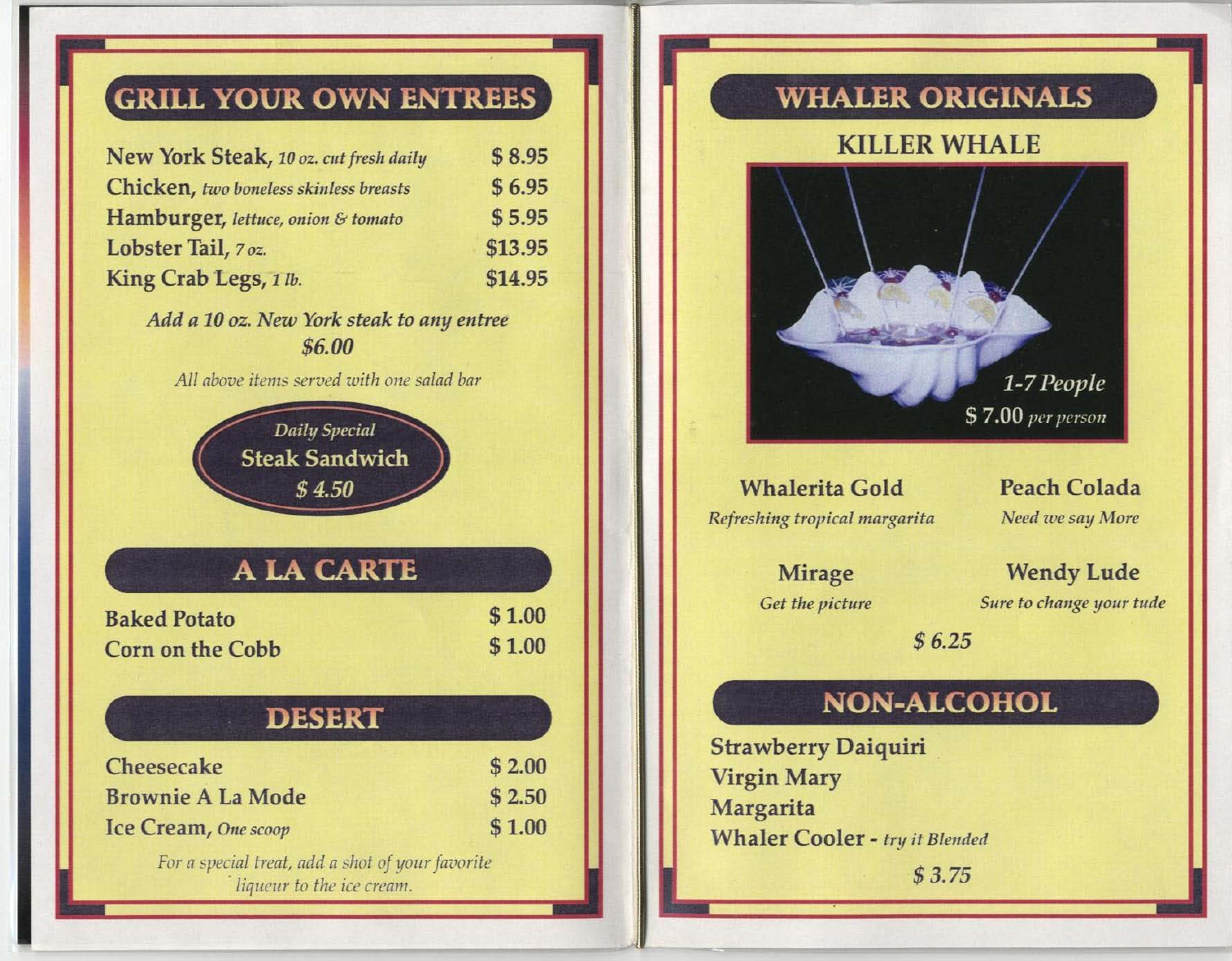#### **SPECIALTY**

| <b>Gold Margarita</b>      | \$5.75 |
|----------------------------|--------|
| <b>Bloody Mary</b>         | \$3.50 |
| <b>Long Island</b>         | \$7.00 |
| Zombie                     | \$7.00 |
| <b>Blue Hawaiian</b>       | \$4.75 |
| <b>Strawberry Daiquiri</b> | \$4.75 |
| <b>Bahama Mama</b>         | \$5.25 |
| <b>Martinis</b>            |        |
| \$5.25                     |        |
| <b>Manhattan</b>           |        |
| \$5.25                     |        |
| <b>Cranberry Martini</b>   |        |
| Made with Absolute         |        |
| \$6.25                     |        |

# **SHOOTERS**

Duck Fart B-52 Carrot Cake Goldschlager Jagermeister Cocoa Puff Lemon Drop One of those

Alabama Slammer Kamikazi Dr Pepper Jolly Rancher Butter Baby Oatmeal Shot Turbo **Hot Shot** 

\$ 4.75



**See Our Display** for a full line of

# WHALER **CLOTHING**

**Ask Your Server for** more Information or Price List.